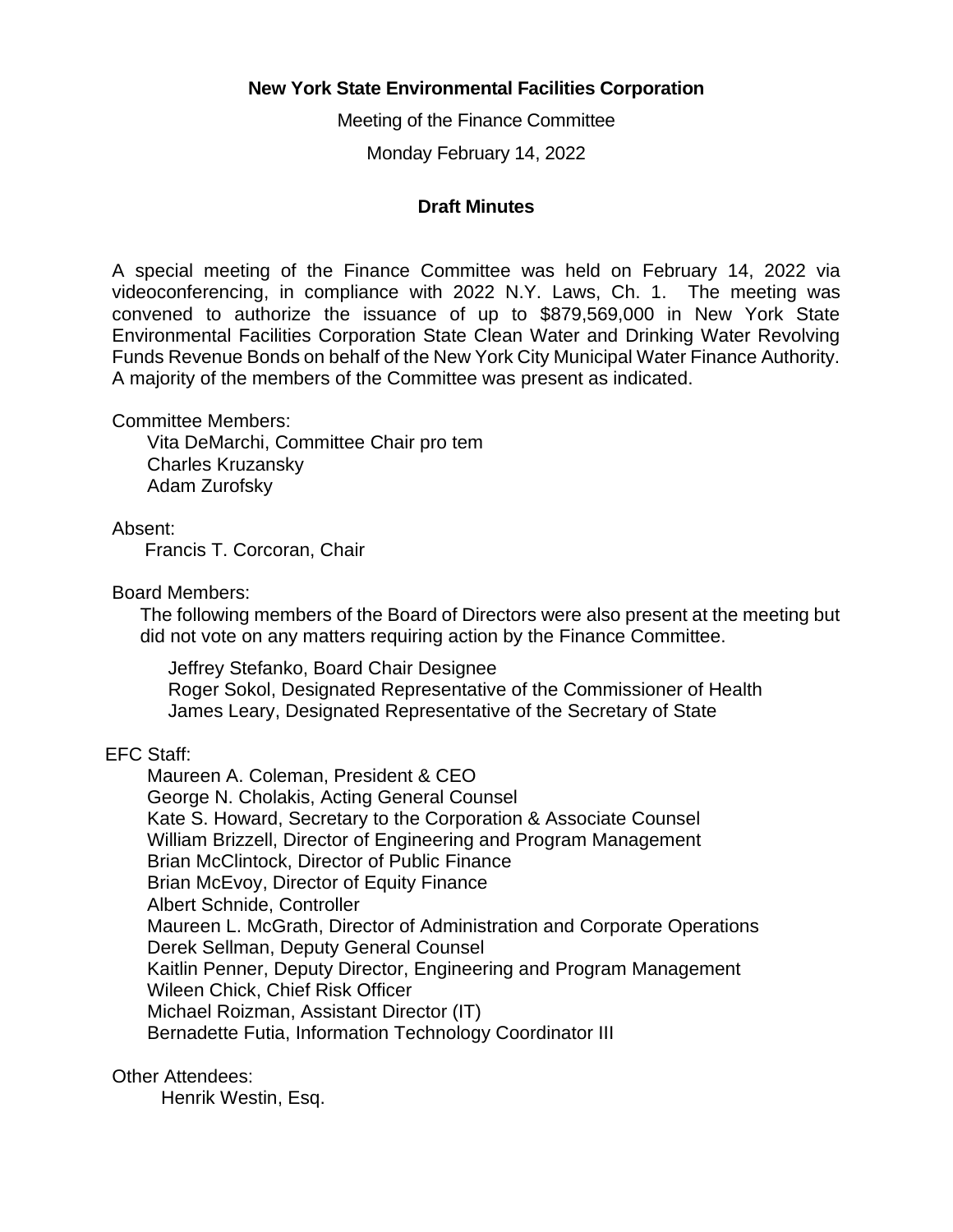# 1. Call to order by the Secretary

In the absences of Chair Corcoran, the Secretary called the meeting to order at 2:02 p.m.

## 2. Call for appointment of a Chair pro tem

 A Committee Chair pro tem was needed to preside over the meeting due to Chair Corcoran's absence. Ms. DeMarchi was willing to serve as Finance Committee Chair pro tem. The Secretary called for a motion appointing Ms. DeMarchi as Chair pro tem.

 Upon motion by Mr. Kruzansky and seconded by Ms. Zurofsky, the Committee voted unanimously to appoint Ms. DeMarchi to act as Committee Chair pro tem. Ms. DeMarchi then presided over the meeting.

 3. Presentation and Discussion of the State Revolving Funds Debt Authorization Request. Clean Water and Drinking Water State Revolving Funds Bonds, Series 2022 B.

 The Corporation's staff is seeking the Board's authorization for the issuance of Series 2022 B bonds, Mr. McClintock presented the proposed State Revolving Funds Debt Authorization Request for Clean Water and Drinking Water State Revolving Funds Bonds, Series 2022 B, which will include:

- Short Term Refinancing:
	- $\circ$  \$282,657,622 CWSRF to fund 18 projects.
	- o \$147,080,870 DWSRF to fund 1 project.
- Current Refunding of 2012 A:
	- o 179,905,000 CWSRF.
	- $\circ$  \$400,000 DWSRF.
- Current Refunding of 2012 D:
	- $\circ$  \$63,820,000 CWSRF
- Current Refunding of 2012 A Direct Financings:
	- o \$150,290,000 CWSRF.
		- \$ 6,355,000 DWSRF

Sources and Uses: \$879,569,000 (Maximum Authorization Request)

Preliminary Financing Schedule:

| <b>Expected Ratings:</b>               | <b>March 2022</b> |
|----------------------------------------|-------------------|
| <b>Preliminary Official Statement:</b> | <b>March 2022</b> |
| Pricing:                               | April 2022        |
| Closing:                               | April 2022        |